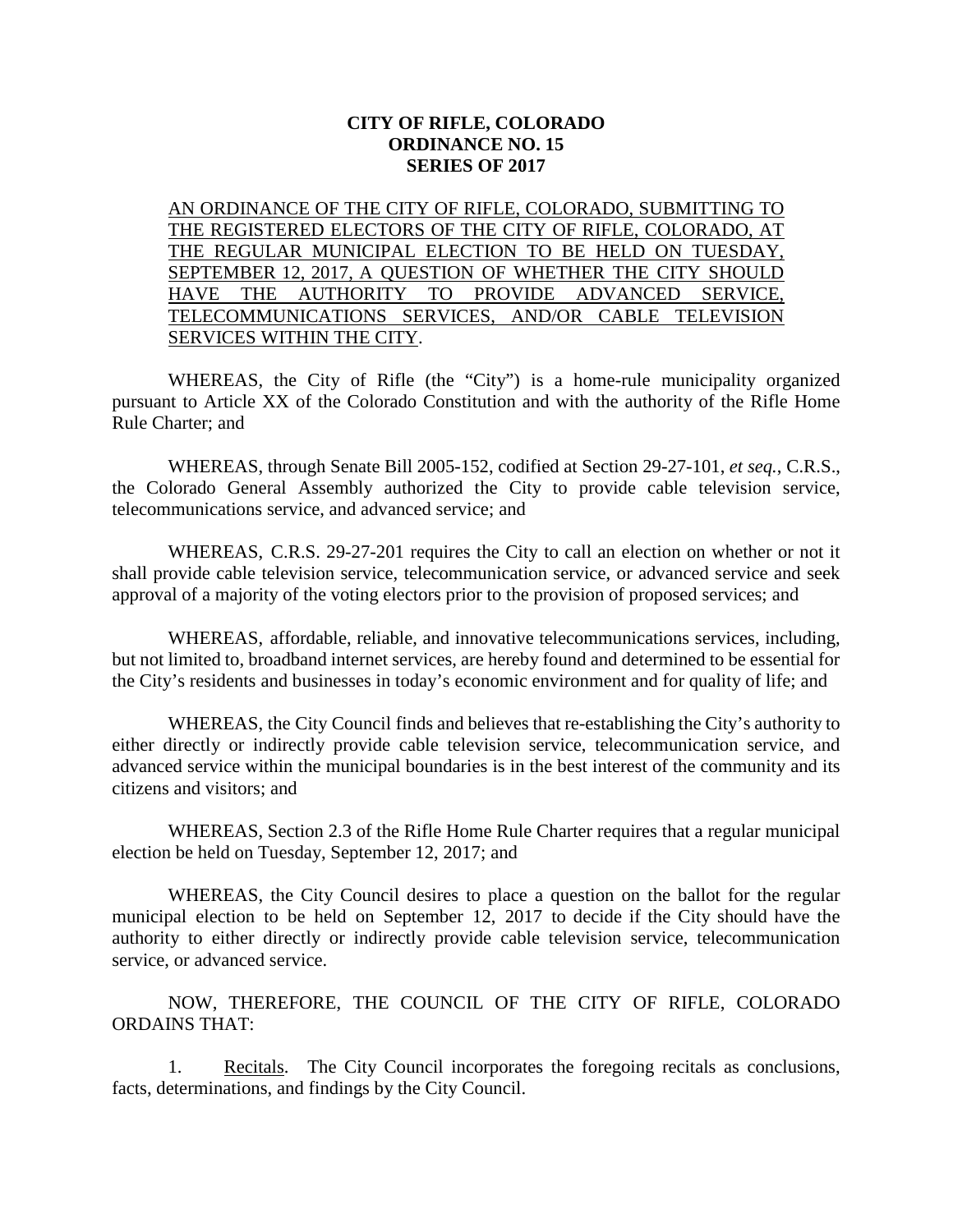2. Submission to Voters. The purpose of this Ordinance is to submit to the electors of the City of Rifle a ballot question authorizing the City to either directly or indirectly provide cable television service, telecommunication service, and advanced service within the municipal boundaries.

3. Publication of Ballot Form. The City Clerk shall cause a notice of election for the following ballot question to be published as part of the municipal election publication in substantially the following form and add the question to the City's 2017 Municipal Election Ballot:

**WITHOUT INCREASING TAXES, SHALL THE CITY OF RIFLE RE-ESTABLISH THE LEGAL AUTHORITY OF THE CITY OF RIFLE TO PROVIDE CABLE TELEVISION SERVICES, TELECOMMUNICATIONS SERVICES, AND/OR ADVANCED SERVICES (HIGH SPEED INTERNET/BROADBAND), AS DEFINED AND CURRENTLY RESTICTED BY TITLE 29, ARTICLE 27 OF THE COLORADO REVISED STATUTES, INCLUDING ANY NEW AND IMPROVED BANDWIDTH SERVICES BASED ON EXISTING OR FUTURE TECHNOLOGIES, TO ANY EXISTING FIBER OPTIC NETWORK, EITHER DIRECTLY OR INDIRECTLY WITH PUBLIC OR PRIVATE SECTOR SERVICE PROVIDERS, TO POTENTIAL SUBSCRIBERS THAT MAY INCLUDE TELECOMMUNICATIONS SERVICE PROVIDERS AND RESIDENTIAL OR COMMERCIAL USERS WITHIN THE CITY OF RIFLE, AND THAT SAID SERVICES MAY BE PROVIDED BY THE CITY OF RIFLE ALONE OR IN PARTNERSHIP WITH OTHER GOVERNMENTAL, PRIVATE, OR CORPORATE, INCLUDING NONPROFIT, ENTITIES?**

**YES \_\_\_\_\_ NO \_\_\_\_\_**

4. Challenges to Ballot Title and Content. For the purposes of C.R.S. §1-11-203.5, this Ordinance shall serve to set the title and content of the ballot question set forth herein and the ballot title for such ballot question shall be the text of the ballot question itself. Any petition to contest the form or content of the ballot title must be filed with the District Court in and for Garfield County and a copy served on the City Clerk within five days after the date of publication of this Ordinance.

5. Conduct of Election. The officers and employees of the City are hereby authorized and directed to take all actions necessary or appropriate to effectuate the provisions of this Ordinance.

6. Effect of Election Results. If a majority of the votes cast on the ballot question submitted at the election shall be in favor of the ballot question, the City Council shall take such action, by ordinance, to amend the Rifle Municipal Code as may be necessary.